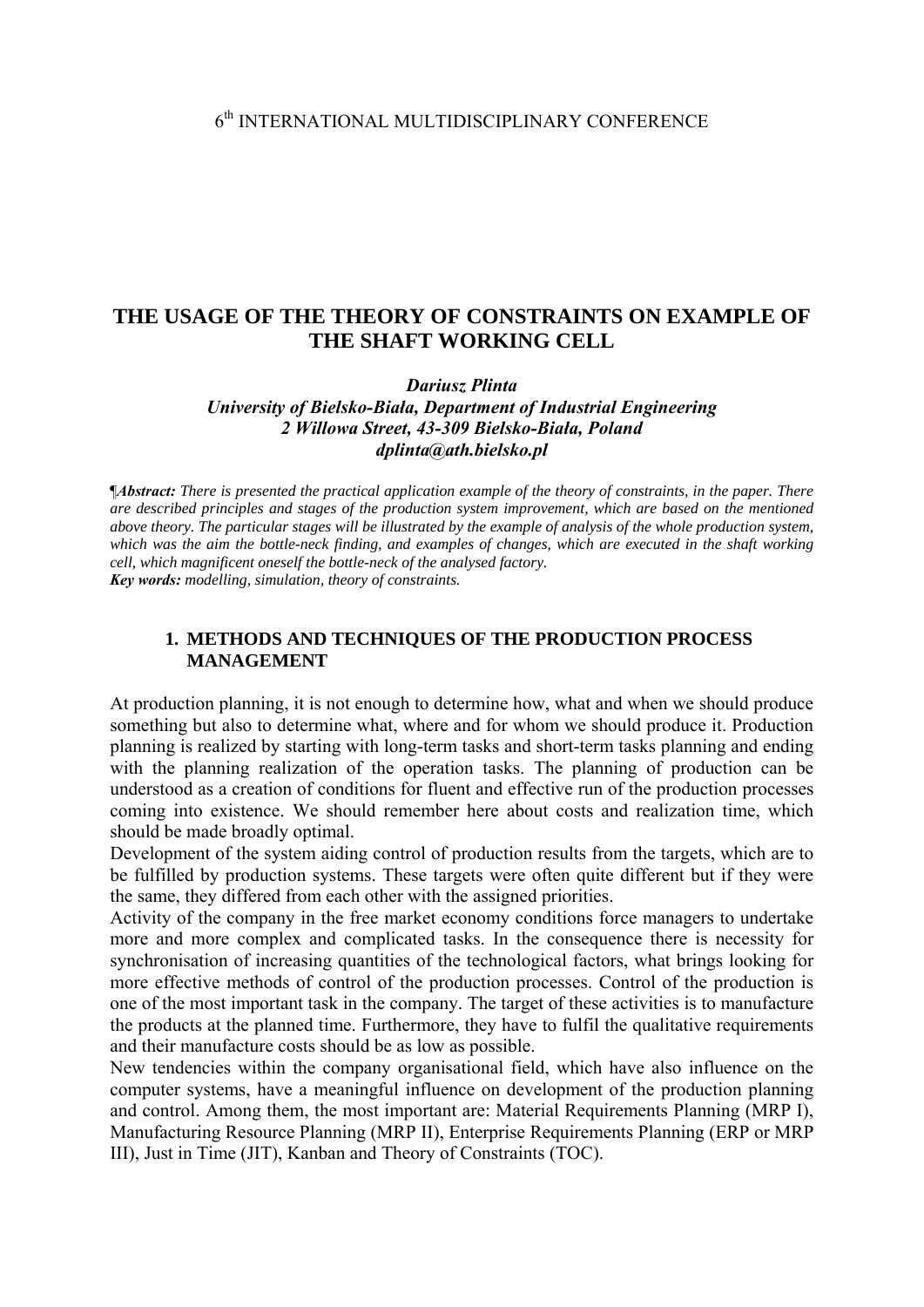Furthermore, modelling and simulation becomes more and more substantial method, which aids the production management mainly in conditions of long-series production.

# **2. MODELLING AND SIMULATION IN THEORY OF CONSTRAINTS**

The theory of constraints directs main attention on the bottle-neck of the production system, that is this element, which decides about efficiency of the whole system. Production process is the chain of workings, which are realized on mutually related resources and only several units (constrains) in this system have influence on achieved results [3]. Understanding of this dependence makes possible to find solution also even very complicated problems [1,2,4]. The theory of constraints and the modelling and simulation method are connected directly

with changes. The Goldratt's theory of constraints gives us answer for three questions:

- What to change?
- In what to change?
- How to cause changes?

However modelling and simulation answers on question:

What will be, if we will change ...?

The theory of constraints in production management means orientation on critical points of the system (the critical chain), what assures the maximization results of the system. The improvement of achieved results, it should can reach introducing different improvements in cyclic way in 5 following stages [5]:

- 1. identifying of the constraint (bottle-neck) of the system,
- 2. maximum exploitation of the present possibilities of the bottle-neck,
- 3. subordination of all to the maximum utilization (exploitation) of the bottle-neck,
- 4. elevation of the bottle-neck possibility (throughput),
- 5. return to stage 1.

In every stage, there is possible to use simulation, for example to identify the system limitation, to check the present bottle-neck possibilities and to plan properly uncritical tasks practically. All unlimited (uncritical) resources should support constraints and improve their exploitation.

By the simulation we can execute analyses of different investments and enlarge possibilities (throughput) of the bottle-neck for example by purchase of new machines, modernization of existing machines and devices or by enlargement of the employment.



**Fig.1.** *Simulation model of the shaft working seat*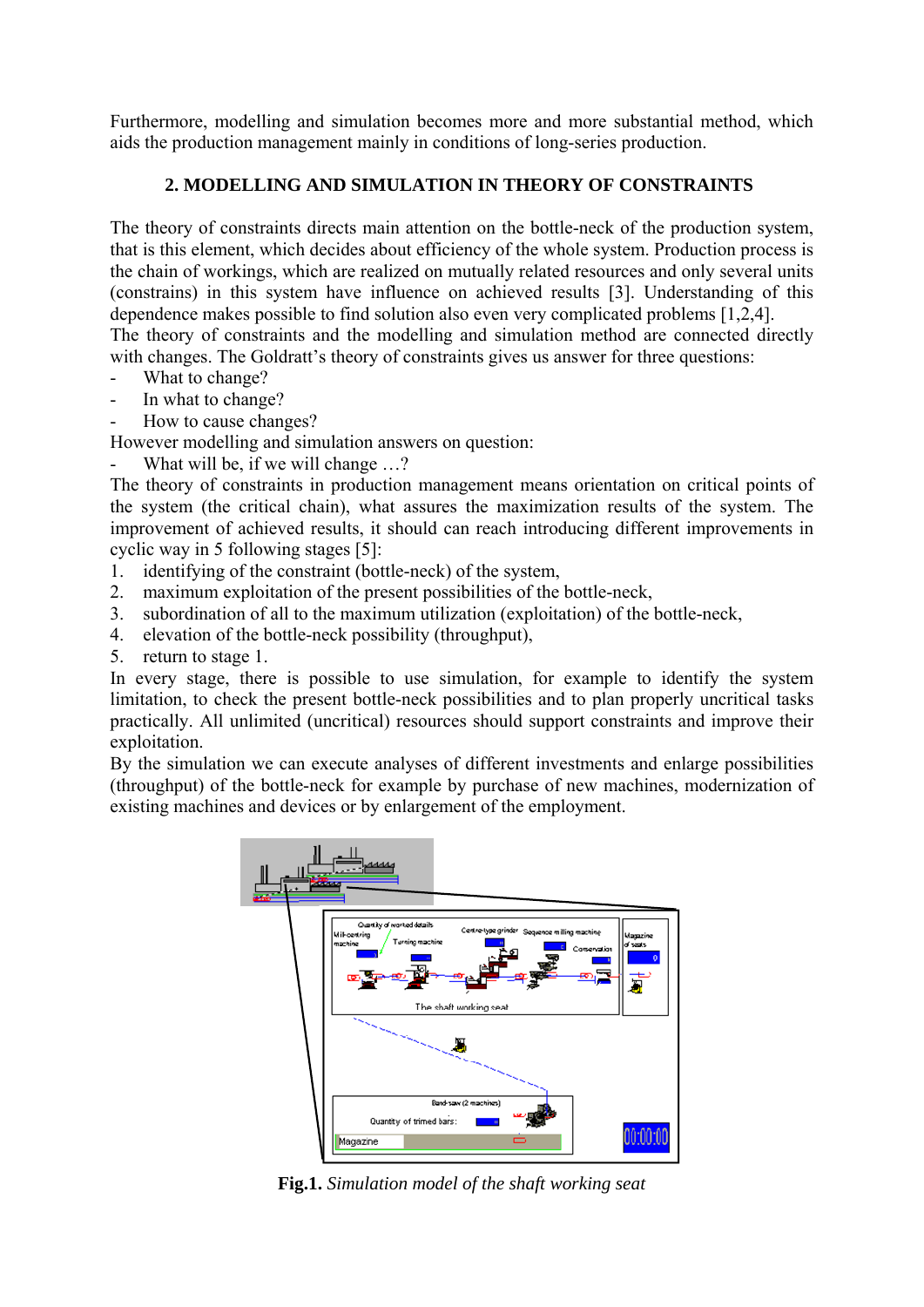# **3. EXAMPLE OF IMPROVEMENT OF THE SHAFT WORKING SEAT**

The firm producing electric motors intends to enlarge production. The constrain was outside the firm - firm possesses means of production, which are not used maximally. Production abilities are higher than existing sale. However planned enlargement sale crosses production abilities (about several percentage). The aim of introduced below analyses was the checking of possibilities for improvement of the present system.

After preliminary analysis of the manufacturing process of electric motors it turned out, that the shaft working seat is the limitation of the whole system. The process of working of shafts is the main process in the analysed firm, and one workplace in this seat is the bottle-neck of the whole production system. Therefore, there was executed more detailed analysis of this seat using the method of modelling and simulation.

#### **3.1. Identifying of the constraint**

After modelling of the shaft working seat and simulation of the monthly production we obtained information about duty of workplaces, about size of queues before workplaces and the time of realization of planned production. It made possible identifying of the bottle-neck.

| <i>Lavie 1. Report Home may smoot</i>                 |                          |                         |
|-------------------------------------------------------|--------------------------|-------------------------|
| <b>REPORT FROM SIMULATION</b>                         |                          |                         |
| Volume of production 1355 pieces.                     |                          |                         |
| Utilization of workplaces (simulation time:168 hours) |                          |                         |
| <b>Workplace (quantity of machines)</b>               | <b>Work time [hours]</b> | Duty of machines $[\%]$ |
| Band-saw (2)                                          | 63.84                    | 38                      |
| $\overline{\text{Mill}}$ -centring machine (1)        | 97.44                    | 58                      |
| Turning machine (2)                                   | 164.64                   | 98                      |
| Centre-type grinder (4)                               | 90.64                    | 54                      |
| Sequence milling machine (3)                          | 57.12                    | 34                      |
| Conservation (1)                                      | 6.77                     |                         |

*Table 1*. Report from first simulation

Conclusions from the first simulation:

- workplaces with the highest duty are two turning machines there is the bottle-neck of the modelled seat;
- duty of the workplace for conservation of working shafts is 4%. This operation can be executed immediately at milling workplace after operation of milling.

#### **3.2. Maximum exploitation of the present possibilities of turning machines**

To enlarge the efficiency of turning machines there were proposed organizational changes. The creation of conditions for continuous production on these workplaces was the effect of these changes. There were established different hours of pauses on both turning workplaces, so as to always work there the least one operator. The turners' work will be supported additionally by the operator of neighbouring mill-centring machine.

Above mentioned changes were introduced in the second simulation model. Additionally the operation of conservation was shifted on milling workplace. From the conducted simulation there were drawn out following conclusions:

- duty of all workplaces of the seat grew up average about 2%. Bottle-neck was loaded almost 100%;
- the volume of production grew up similarly from 1355 to 1380 pieces (about 2%);
- the connection of the operation of conservation with milling, it did not influence on change of production volume.